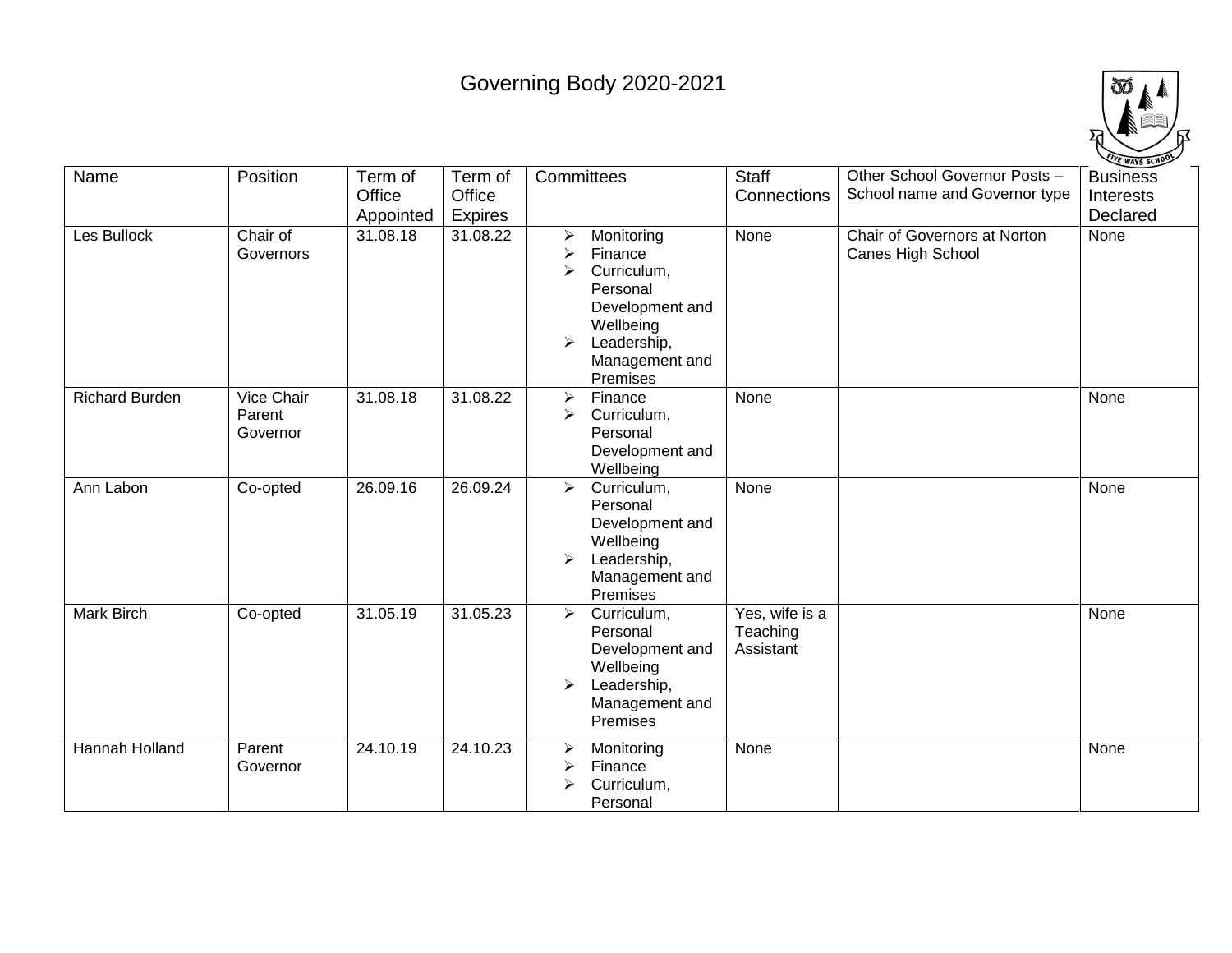|                       |                                                 |          |          |                                                                                                  | Development and<br>Wellbeing                                                                                                  |      |                       |                                                                     |
|-----------------------|-------------------------------------------------|----------|----------|--------------------------------------------------------------------------------------------------|-------------------------------------------------------------------------------------------------------------------------------|------|-----------------------|---------------------------------------------------------------------|
| Amy Rowsell           | Parent<br>Governor                              | 24.10.19 | 24.10.23 | $\blacktriangleright$<br>$\blacktriangleright$<br>$\blacktriangleright$                          | Monitoring<br>Curriculum,<br>Personal<br>Development and<br>Wellbeing<br>Leadership,<br>Management and<br>Premises            | None |                       | Owner of<br>Lingtot<br>providing ASC<br>facilities and<br>PPA Cover |
| Kim Cole              | Parent<br>Governor                              | 23.11.20 | 23.11.24 | $\blacktriangleright$<br>$\blacktriangleright$                                                   | Monitoring<br>Finance                                                                                                         | None |                       | None                                                                |
| <b>Helen Darby</b>    | <b>Staff Governor</b>                           | 23.11.20 | 23.11.24 | $\blacktriangleright$                                                                            | Curriculum,<br>Personal<br>Development and<br>Wellbeing                                                                       | None |                       | None                                                                |
| <b>Wendy Russell</b>  | <b>Staff Governor</b><br>/ Co-Opted<br>Governor | 31.05.19 | 31.05.23 | $\blacktriangleright$<br>➤                                                                       | Finance<br>Leadership,<br>Management and<br>Premises                                                                          | None |                       | None                                                                |
| <b>Declan Farrell</b> | Associate<br>Governor                           | 23.11.20 | 22.11.24 |                                                                                                  | tbc                                                                                                                           | None | Kingsmead High School | None                                                                |
| <b>Rachel Mander</b>  | Headteacher                                     |          |          | $\blacktriangleright$<br>$\blacktriangleright$<br>$\blacktriangleright$<br>$\blacktriangleright$ | Monitoring<br>Finance<br>Curriculum,<br>Personal<br>Development and<br>Wellbeing<br>Leadership,<br>Management and<br>Premises | None |                       | None                                                                |
| Sue Fuller            | Deputy<br>Headteacher                           |          |          | $\blacktriangleright$<br>$\blacktriangleright$<br>➤                                              | Monitoring<br>Finance<br>Curriculum,<br>Personal<br>Development and<br>Wellbeing                                              | None |                       | None                                                                |